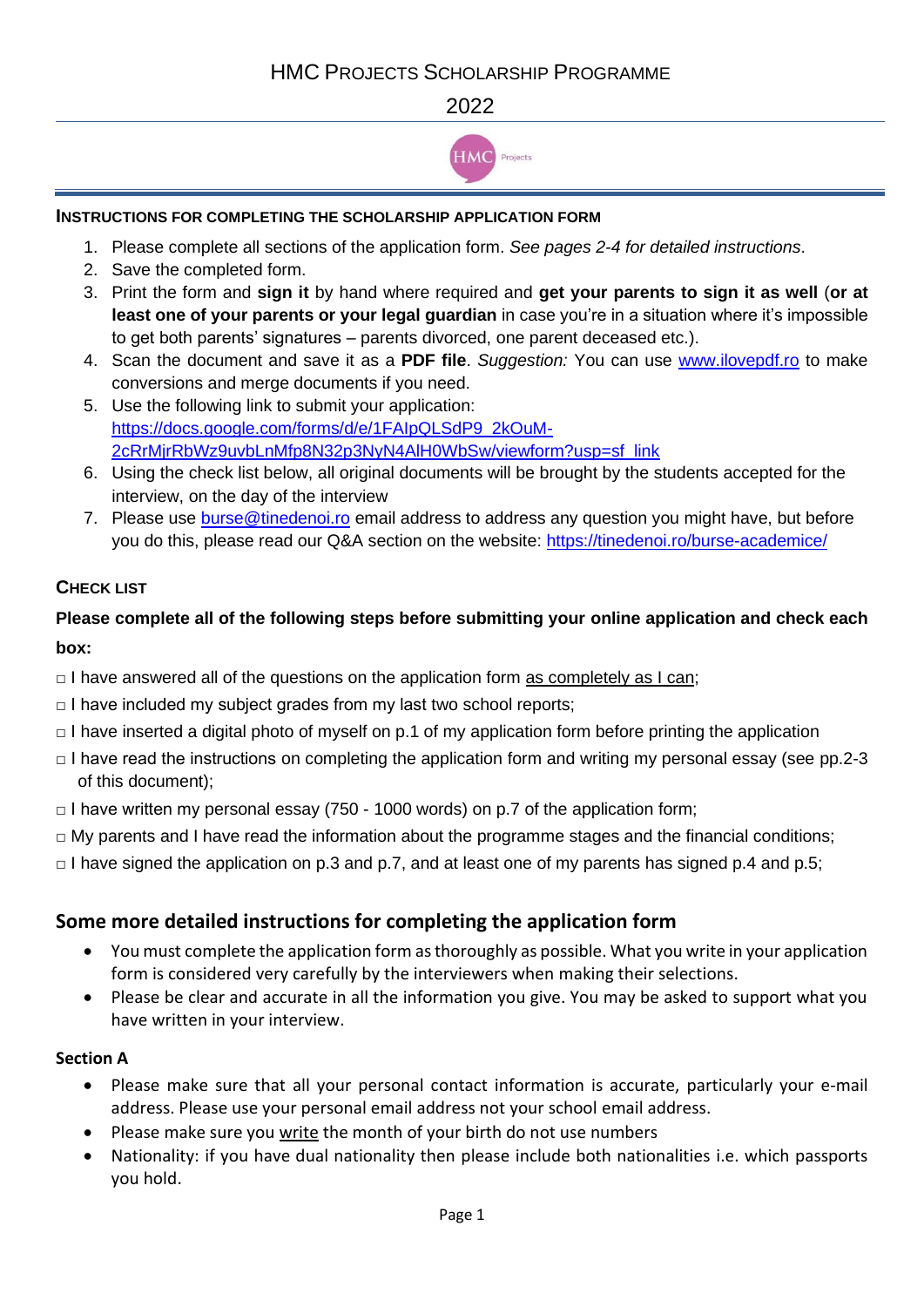#### **Section B**

- **Type of school**: in most cases your school will be a General school. If your school is a **bilingual** school then a number of your school subjects (e.g. History, Geography) will be taught in a second language to your own.
- **Previous schools**: please complete this as it gives us a fuller picture of your education.
- **Year of finishing secondary education**: what year would you expect to complete your education at your school to go on to university.

#### **Section D**

- There are three different courses offered in the UK: A levels, IB Diploma (International Baccalaureate), and Scottish Highers and Advanced Highers. Only a small number of schools offer IB or Scottish Highers. If you particularly want to study for the IB, which is quite prescriptive, then you should state this along with your choice of subjects in the first box. There is no guarantee, however, that you will be placed in one of the few schools offering the IB course. You must do your research to understand what is required on an IB Diploma course.
- If you have lived abroad continuously for over one month then please enter details in the appropriate box for this i.e. where, when and how long.

#### **Section E**

If your parents joint **net** income (after tax deductions) will exceed £30,000 **net** income in 2020 then you can only apply for a reduced fee scholarship. If you are not selected for a full scholarship you may be included in a short list of reserves on account of your application and performance in the interview. All reserves are normally offered the opportunity to apply for a reduced fee scholarship which they may decline. Should you wish to be considered for a reduced fee scholarship you should enter **Yes** in the box for this.

#### **Section F**

- **Profession and Job Title**: it is important to enter this information accurately and completely for each parent.
- **Friends or relatives resident in the UK**: please enter the name, address and relationship of family friends of relatives, over the age of 23, in the UK who would be prepared to offer you accommodation. Please state clearly if they would be prepared to act as a guardian for you.
- Please make sure that you sign and date this section.

## **INSTRUCTIONS FOR YOUR PERSONAL ESSAY**

Write your **Personal Essay in English** on p.7 of the application form. This essay should be about **750-1000 words in length**, describing yourself and what makes you unique, using specific examples and interests. If any of your answers to the questions in the Application Form are not fully informative, please expand on them in your essay.

In addition, the following questions are suggested as the kinds of things you might like to discuss:

- **•** *Have you had an experience or a relationship that has particular importance to you?*
- **•** *Have you had to overcome any personal difficulties and, if you have, what did overcoming them teach you about yourself?*
- **•** *Describe briefly the various members of your family and what they mean to you.*
- **•** *Can you tell us about your most common activities and interests? Which do you enjoy the most, and why?*